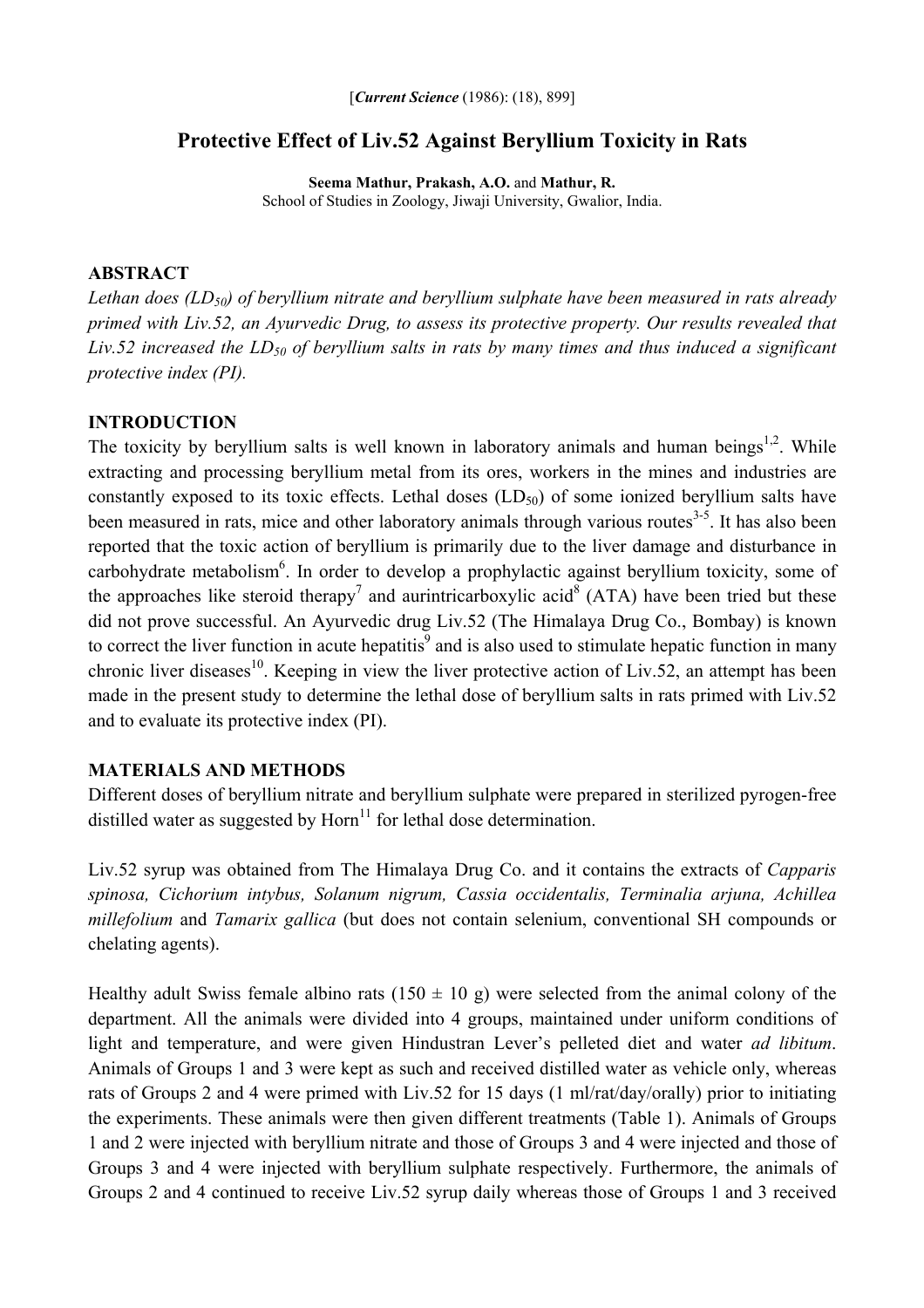vehicle only. The animals were left in the cages and observed for 7 days for mortality. Lethal dose  $(LD_{50})$  in terms of mg/kg was also converted into mg/m<sup>2</sup> as suggested by Prieur *et al.*<sup>12</sup>. The protective index (PI) was calculated by the following formula:

 $LD_{50}$  of beryllium salt with Liv.52

 $PI =$   $-$ 

 $LD_{50}$  of beryllium salt alone

**RESULTS AND DISCUSSION** Table 1 shows the  $LD_{50}$  of beryllium nitrate to be 3.16 mg/kg body weight in intact rats. It increased to 20 mg/kg body weight in rats primed with Liv.52 for 15 days before exposure to beryllium nitrate. Similarly, the  $LD_{50}$  of beryllium sulphate increased from 4.30 mg/kg to 31.60 mg/kg body weight when the rats were primed with Liv.52 for 15 days. These observations clearly indicate that the lethal doses  $(LD<sub>50</sub>)$  of beryllium nitrate and sulphate increased by many times with Liv.52 syrup when expressed in terms of body surface area  $(mg/m<sup>2</sup>)<sup>13</sup>$ . Ten mg dose seems to be critical because with both the salts a complete reversal of lethality is obtained by priming the animals with Liv.52.

The cause of beryllium's toxic action has been studied by a number of workers. It has been stated that the immediate cause

| Table 1: Lethal dose $(LD_{50})$ of some beryllium compounds in rats primed<br>with Liv.52                                                                                                           |                                                             |                                       |                                        |                                  |                   |                                                   |
|------------------------------------------------------------------------------------------------------------------------------------------------------------------------------------------------------|-------------------------------------------------------------|---------------------------------------|----------------------------------------|----------------------------------|-------------------|---------------------------------------------------|
|                                                                                                                                                                                                      |                                                             |                                       |                                        | Lethal dose $(LD_{50})$          |                   |                                                   |
| Group No.                                                                                                                                                                                            | Treatment                                                   | $\frac{\text{Dose*}}{\text{(mg/kg)}}$ | No. of rats<br>diedNo. of rats<br>used | $mg/kg$<br>Confidence<br>limits) | mg/m <sup>2</sup> | Protective<br>$\frac{\text{index}}{\text{index}}$ |
| 1.                                                                                                                                                                                                   | Beryllium<br>nitrate<br>(i.v.)                              | 1.00                                  | 0/5                                    | 3.160<br>$(1.86 -$<br>5.38)      | 21.60             |                                                   |
|                                                                                                                                                                                                      |                                                             | 2.15                                  | 2/5                                    |                                  |                   |                                                   |
|                                                                                                                                                                                                      |                                                             | 4.64                                  | 3/5                                    |                                  |                   |                                                   |
|                                                                                                                                                                                                      |                                                             | 10.00                                 | 0/5                                    |                                  |                   |                                                   |
| 2.                                                                                                                                                                                                   | Beryllium<br>nitrate<br>$(i.v.) +$<br>Liv.52<br>$(Oral)**$  | 4.64                                  | 0/5                                    | 20.00<br>$(13.70 -$<br>29.10)    | 102.60            | 5.55                                              |
|                                                                                                                                                                                                      |                                                             | 10.00                                 | 5/5                                    |                                  |                   |                                                   |
|                                                                                                                                                                                                      |                                                             | 21.50                                 | 3/5                                    |                                  |                   |                                                   |
|                                                                                                                                                                                                      |                                                             | 46.40                                 | 5/5                                    |                                  |                   |                                                   |
| 3.                                                                                                                                                                                                   | Beryllium<br>sulphate<br>(i.v.)                             | 1.00                                  | 0/5                                    | 4.300<br>$(2.65 -$<br>6.98       | 25.80             |                                                   |
|                                                                                                                                                                                                      |                                                             | 2.15                                  | 1/5                                    |                                  |                   |                                                   |
|                                                                                                                                                                                                      |                                                             | 4.64                                  | 2/5                                    |                                  |                   |                                                   |
|                                                                                                                                                                                                      |                                                             | 10.00                                 | 0/5                                    |                                  |                   |                                                   |
| 4.                                                                                                                                                                                                   | Beryllium<br>sulphate<br>$(i.v.) +$<br>Liv.52<br>$(Oral)**$ | 10.00                                 | 5/5                                    | 31.60<br>$(20.50 -$<br>48.80)    | 189.60            | 7.34                                              |
|                                                                                                                                                                                                      |                                                             | 21.50                                 | 1/5                                    |                                  |                   |                                                   |
|                                                                                                                                                                                                      |                                                             | 46.40                                 | 4/5                                    |                                  |                   |                                                   |
|                                                                                                                                                                                                      |                                                             | 100.00                                | 5/5                                    |                                  |                   |                                                   |
| *Doses have been selected according to the method of $\text{Horn}^{11}$ and $\text{LD}_{50}$ was<br>calculated using five animals per dosage level and a series of dosages<br>corresponding to 3/10. |                                                             |                                       |                                        |                                  |                   |                                                   |
| **Liv.52 (1 ml/rat/day) was administered orally for 15 days (primed) and<br>then beryllium salts were injected intravenously only once.                                                              |                                                             |                                       |                                        |                                  |                   |                                                   |

\*\*\*Expression in the term of body surface area (mg/m<sup>2</sup>) Freireich *et al.*<sup>13</sup> mg/kg dose x S (S is species factor which is 6 in rats)

of death is lowering of the blood sugar and liver damage<sup>6</sup>. Others have reported its cause to be the inhibition of enzymic activities and disturbances in carbohydrate metabolism $14$ . On the basis of the present study it is difficult to suggest the exact mode of the protective action of Liv.52 against beryllium toxicity as it requires many physiological and biochemical investigations. But it can be safely said that Liv.52 against beryllium toxicity as it requires many physiological and biochemical investigations. But it can be safely said that Liv.52 certainly provides a protective shield against beryllium toxicity as Liv.52 is known for correcting liver dysfunction<sup>9,10</sup>. Investigations are in